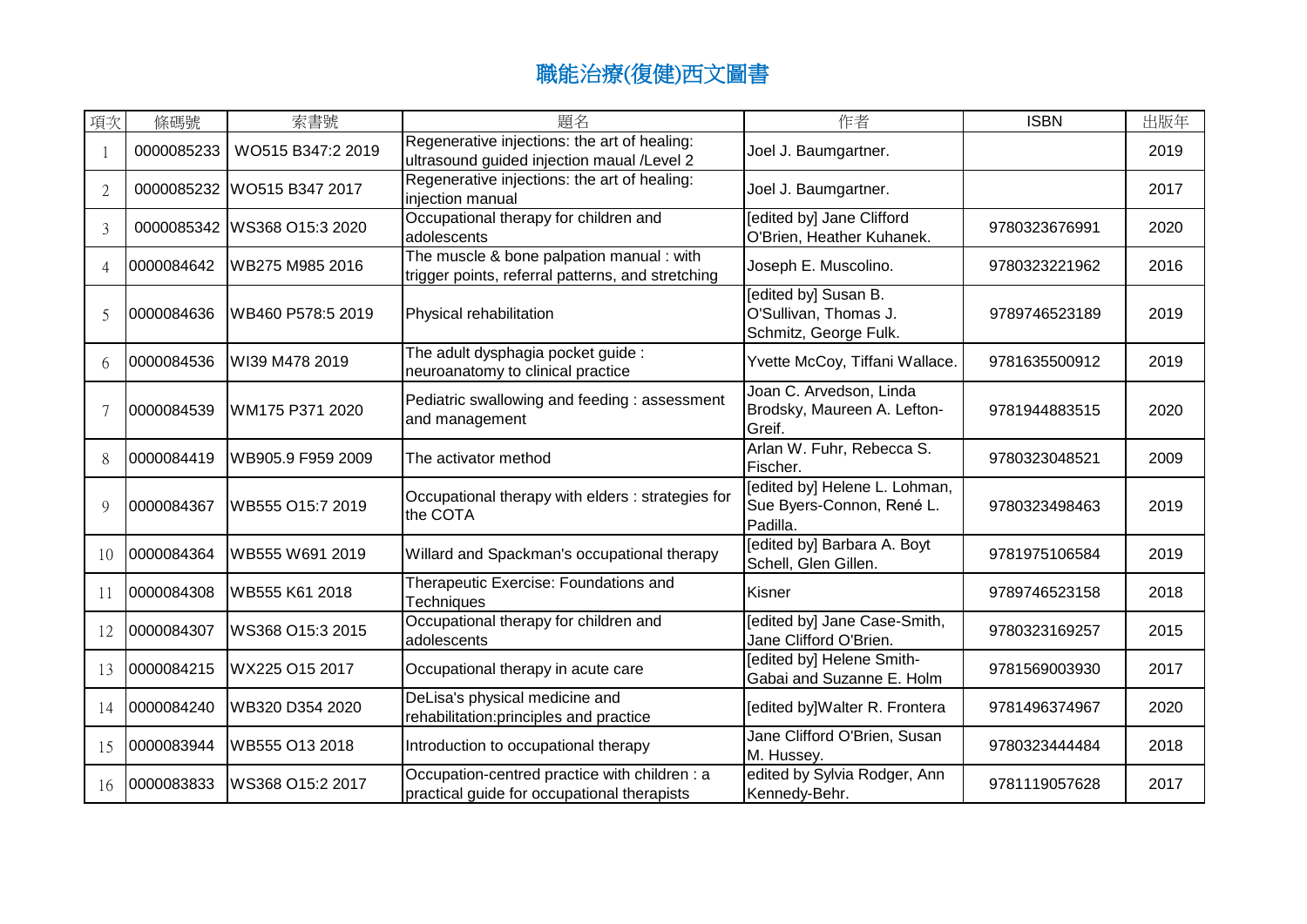| 項次 | 條碼號        | 索書號                       | 題名                                                                                                                        | 作者                                                                                                                                                           | <b>ISBN</b>   | 出版年  |
|----|------------|---------------------------|---------------------------------------------------------------------------------------------------------------------------|--------------------------------------------------------------------------------------------------------------------------------------------------------------|---------------|------|
| 17 | 0000083984 | WB39 G258 2017            | Documentation manual for occupational therapy<br>writing SOAP notes                                                       | Crystal A. Gateley, Sherry<br>Borcherding.                                                                                                                   | 9781630912314 | 2017 |
| 18 | 0000082838 | WS350.2 E92 2017          | Evidence-based psychotherapies for children<br>and adolescents                                                            | edited by John R. Weisz, Alan<br>E. Kazdin.                                                                                                                  | 9781462522699 | 2017 |
| 19 | 0000082837 | WS350.2 C536 2017         | Handbook of child and adolescent group therapy<br>a practitioner's reference                                              | edited by Craig Haen and Seth<br>Aronson.                                                                                                                    | 9781138954571 | 2017 |
| 20 | 0000084036 | WB555 M484 2017           | Measuring occupational performance :<br>supporting best practice in occupational therapy                                  | edited by Mary Law, Carolyn<br>Baum, Winnie Dunn.                                                                                                            | 9781630910266 | 2017 |
| 21 | 0000083788 | WL103.5 N494 2017<br>c.2  | Neuropsychology for occupational therapists :<br>cognition in occupational performance                                    | edited by Linda Maskill,<br>Stephanie Tempest.                                                                                                               | 9781118711323 | 2017 |
| 22 | 0000083787 | WL103.5 N494 2017         | Neuropsychology for occupational therapists :<br>cognition in occupational performance                                    | edited by Linda Maskill,<br>Stephanie Tempest.                                                                                                               | 9781118711323 | 2017 |
| 23 | 0000083943 | WB555 O15:6 2017          | Occupational therapy for people experiencing<br>illness, injury or impairment : promoting<br>occupation and participation | edited by Michael Curtin, Mary<br>Egan, Jo Adams; foreword by<br>Elizabeth Townsend.                                                                         | 9780702054464 | 2017 |
| 24 | 0000084046 | WS39 D194 2016            | 1001 pediatric treatment activities creative ideas<br>for therapy sessions                                                | Ayelet H. Danto, Michelle<br>Pruzansky.                                                                                                                      | 9781617119309 | 2016 |
| 25 | 0000082546 | WM450.5.O2 B887-2<br>2016 | Bruce & Borg's Psychosocial frames of<br>reference: theories, models, and approaches for<br>occupation-based practice     | [edited by] Terry Krupa, [et<br> al.                                                                                                                         | 9781617116223 | 2016 |
| 26 | 0000082511 | WL140 O15 2016            | Occupational therapy and neurological<br>conditions                                                                       | edited by Judi Edmans, Jenny<br>Preston on behalf of the<br><b>College of Occupational</b><br><b>Therapists Specialist Section</b><br>Neurological Practice. | 9781118936115 | 2016 |
| 27 | 0000083789 | WL108 O15 2015            | An occupational therapist's guide to sleep and<br>sleep problems                                                          | edited by Andrew Green and<br>Cary Brown; foreword by<br>Michael Iwama.                                                                                      | 9781849056182 | 2015 |
| 28 | 0000082526 | WS368 C268 2015           | Cases in pediatric occupational therapy:<br>assessment and intervention                                                   | editors, Susan M. Cahill,<br>Patricia Bowyer.                                                                                                                | 9781617115974 | 2015 |
| 29 | 0000082548 | WE26 C785 2015            | Introduction to orthotics : a clinical reasoning &<br>problem-solving approach                                            | Brenda M. Coppard, Helene<br>Lohman.                                                                                                                         | 9780323091015 | 2015 |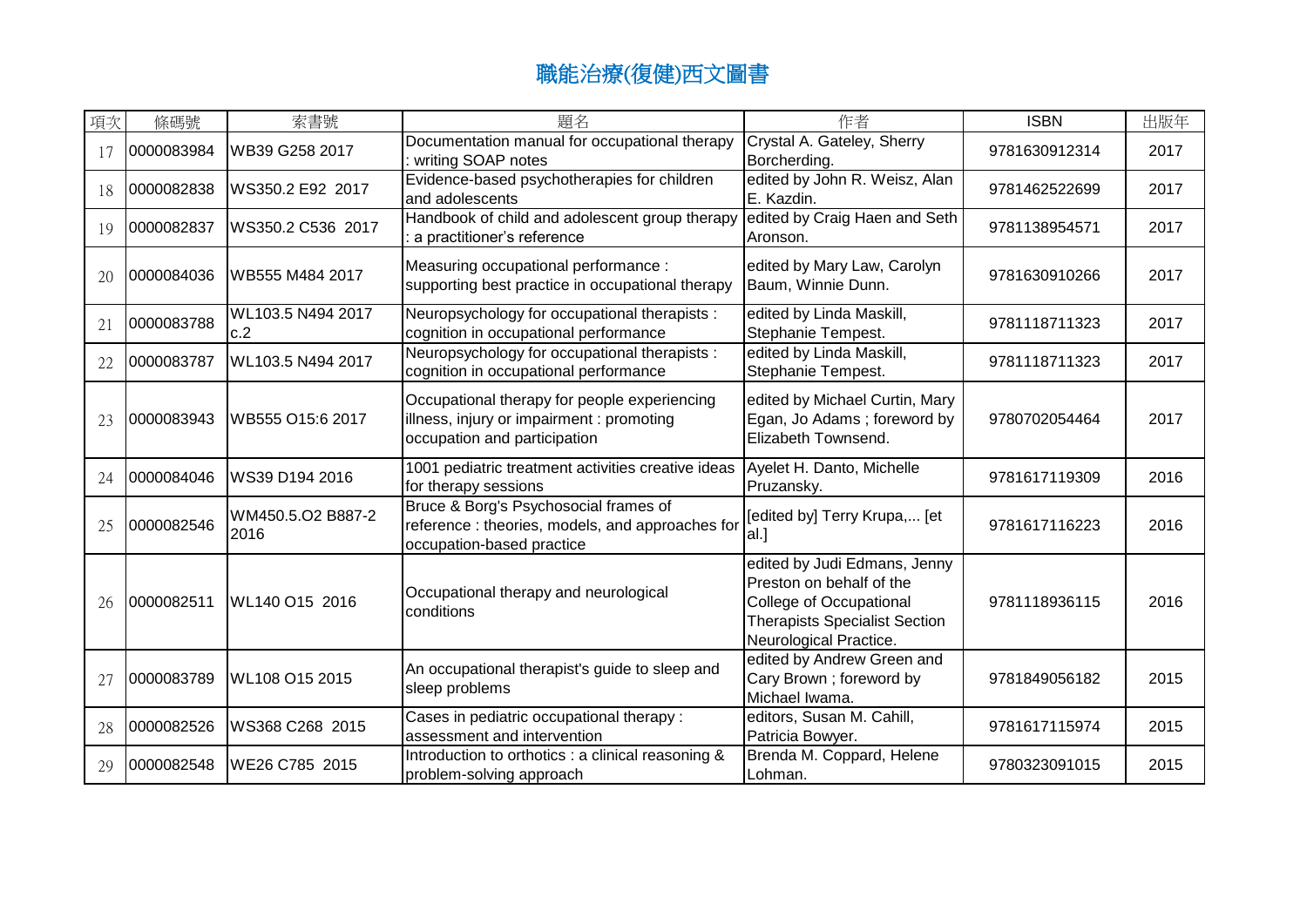| 項次 | 條碼號        | 索書號                     | 題名                                                                                                                                 | 作者                                                                                                                                      | <b>ISBN</b>   | 出版年  |
|----|------------|-------------------------|------------------------------------------------------------------------------------------------------------------------------------|-----------------------------------------------------------------------------------------------------------------------------------------|---------------|------|
| 30 | 0000082574 | IWB555 H441 2015        | Occupation-based activity analysis                                                                                                 | Heather Thomas, PhD, OTR/L,<br>Associate Professor and<br>Curriculum Coordinator, West<br>Coast University, Los Angeles,<br>California. | 9781617119675 | 2015 |
| 31 | 0000070296 | WB555 O143 2014         | Occupational therapy for physical dysfunction                                                                                      | editors, Mary Vining<br>Radomski, Catherine A.<br>Trombly Latham.                                                                       | 9781451127461 | 2014 |
| 32 | 0000070613 | WM450.5.O2 O15 2014     | Occupational therapy in psychiatry and mental<br>health                                                                            | edited by Rosemary Crouch<br>and Vivyan Alers.                                                                                          | 9781118624227 | 2014 |
| 33 | 0000072526 | WB555 O15:5-2 2014      | Occupational therapy practice guidelines for<br>home modifications.                                                                | <b>Feditor] Carol Siebert, Stacy</b><br>Smallfield, Susy Stark.                                                                         | 9781569003572 | 2014 |
| 34 | 0000082547 | WB460 O86 2014          | Physical rehabilitation                                                                                                            | Susan B. O'Sullivan, Thomas<br>J. Schmitz, George D. Fulk.                                                                              | 9780803625792 | 2014 |
| 35 | 0000082533 | WM400 P765 2014         | Psychiatric rehabilitation                                                                                                         | Carlos W. Pratt, Kenneth J.<br>Gill, Nora M. Barrett, Melissa<br>M. Roberts.                                                            | 9780128099902 | 2014 |
| 36 | 0000070297 | WB555 W691 2014         | Willard & Spackman's occupational therapy.                                                                                         | [edited by] Barbara A. Boyt<br>Schell  [et al.]                                                                                         | 9781451110807 | 2014 |
| 37 | 0000072529 | WB555 O15:5-5 2013      | Occupational therapy practice guidelines for<br>mental health promotion, prevention, and<br>intervention for children and youth    | Susan Bazyk, Marian<br>Arbesman.                                                                                                        | 9781569003411 | 2013 |
| 38 | 0000082577 | WB555 P371 2013         | Pedretti's occupational therapy : practice skills<br>for physical dysfunction                                                      | [edited by] Heidi McHugh<br>Pendleton, Winifred Schultz-<br>Krohn.                                                                      | 9780323059121 | 2013 |
| 39 | 0000082581 | WM450.5.O2 C175<br>2013 | Psychosocial occupational therapy: an evolving<br>practice                                                                         | Elizabeth Cara, Anne MacRae.                                                                                                            | 9781133284390 | 2013 |
| 40 | 0000072535 | WB555 O15:5-6 2012      | Occupational therapy practice guidelines for<br>adults with serious mental illness                                                 | Catana Brown.                                                                                                                           | 9781569003312 | 2012 |
| 41 | 0000082504 | WM450.5.O2 C689<br>2012 | Group dynamics in occupational therapy: the<br>theoreticalbasis and practice application of group Marilyn B. Cole.<br>intervention |                                                                                                                                         | 9781617110115 | 2012 |
| 42 | 0000072525 | WB555 O15:5 2012        | Occupational therapy practice guidelines for<br>productive aging for community-dwelling older<br>adults                            | Natalie Leland, Sharon J.<br>Elliott, Kimberly J. Johnson.                                                                              | 9781569003329 | 2012 |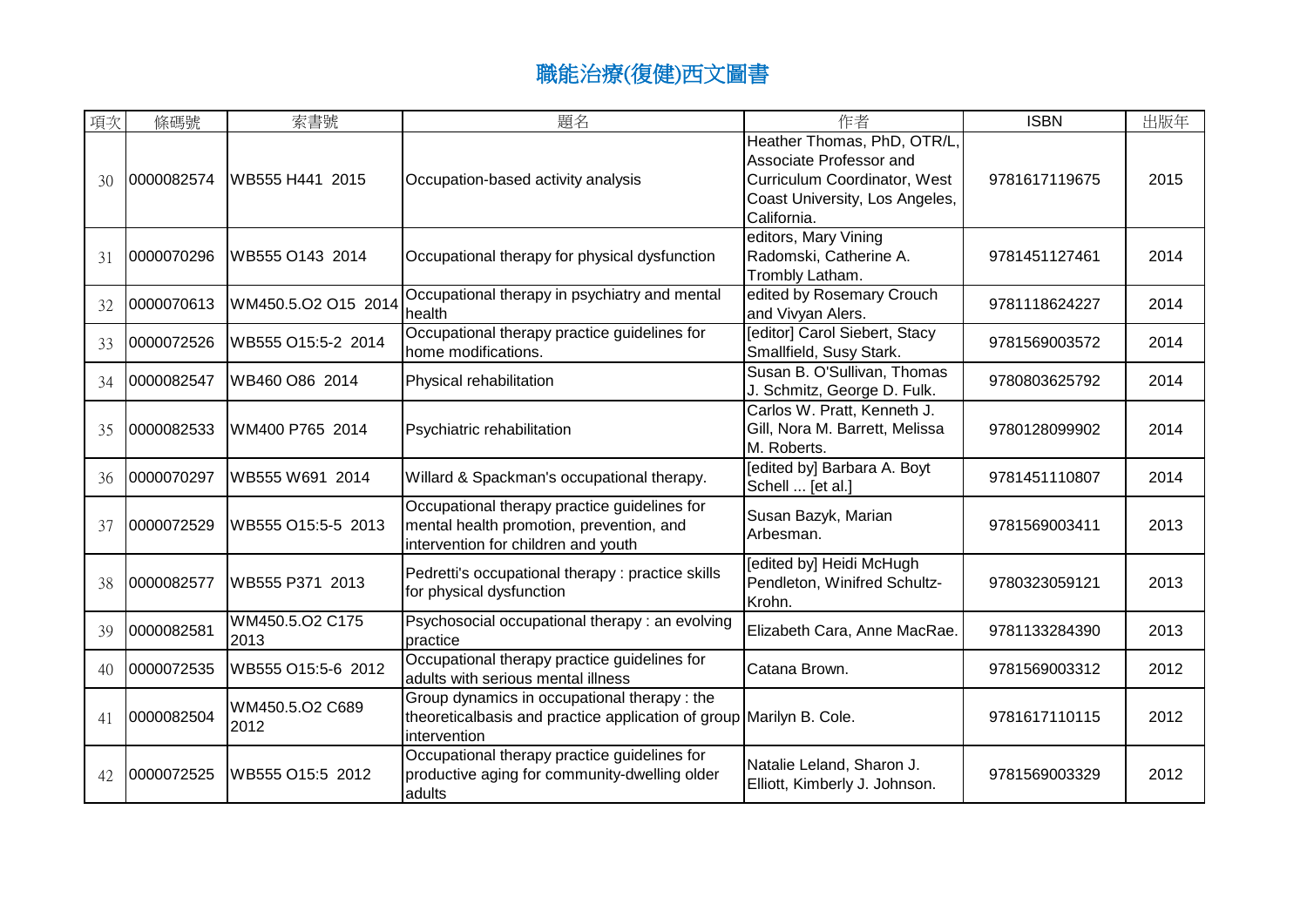| 項次 | 條碼號        | 索書號                 | 題名                                                                                                                                        | 作者                                                                                                                                                  | <b>ISBN</b>   | 出版年  |
|----|------------|---------------------|-------------------------------------------------------------------------------------------------------------------------------------------|-----------------------------------------------------------------------------------------------------------------------------------------------------|---------------|------|
| 43 | 0000083819 | WW105 L265 2012 c.2 | Visual attention in children : theories and<br>activities                                                                                 | Kenneth A. Lane.                                                                                                                                    | 9781556429569 | 2012 |
| 44 | 0000083818 | WW105 L265 2012     | Visual attention in children: theories and<br>activities                                                                                  | Kenneth A. Lane.                                                                                                                                    | 9781556429569 | 2012 |
| 45 | 0000072527 | WB555 O15:5-3 2011  | Occupational therapy practice guidelines for<br>children and adolescents with challenges in<br>sensory processing and sensory integration | Renee Watling  [et al.]                                                                                                                             | 9781569003206 | 2011 |
| 46 | 0000083947 | WL348 S682 2011     | Optimizing cognitive rehabilitation : effective<br>instructional methods                                                                  | McKay Moore Sohlberg, Lyn<br>S. Turkstra; foreword by<br>Barbara A. Wilson.                                                                         | 9781609182007 | 2011 |
| 47 | 0000082572 | WS368 F813 2010     | Frames of reference for pediatric occupational<br>therapy                                                                                 | [edited by] Paula Kramer, Jim<br>Hinojosa.                                                                                                          | 9780781768269 | 2010 |
| 48 | 0000065953 | WE39 M489 2010      | Medicolegal reporting in orthopaedic trauma                                                                                               | [edited by] Michael A. Foy,<br>Phillip S. Fagg.                                                                                                     | 9780443068331 | 2010 |
| 49 | 0000072528 | WB555 O15:5-4 2010  | Occupational therapy practice guidelines for<br>adults with Alzheimer's disease and related<br>disorders                                  | Patricia Schaber.                                                                                                                                   | 9781569003022 | 2010 |
| 50 | 0000065199 | WB555 O15:4 2009    | Occupational therapy in orthopaedics and<br>trauma                                                                                        | edited by Madeleine Mooney<br>and Claire Ireson.                                                                                                    | 9780470019498 | 2009 |
| 51 | 0000053592 | WB555 O143 2008     | Occupational therapy for physical dysfunction                                                                                             | editors, Mary Vining<br>Radomski, Catherine A.<br>Trombly Latham.                                                                                   | 781763126     | 2008 |
| 52 | 0000082528 | WS350.2 P722 2008   | Play in occupational therapy for children                                                                                                 | edited by L. Diane Parham,<br>Linda S. Fazio; primary<br>photographer, Shay McAtee.                                                                 | 032302954X    | 2008 |
| 53 | 0000082559 | WB555 H437 2005     | Activity analysis : application to occupation                                                                                             | Gayle I. Hersch, Nancy K.<br>Lamport, Margaret S. Coffey.                                                                                           | 9781556426766 | 2005 |
| 54 | 0000053588 | WS368 O15 2005      | Occupational therapy for children                                                                                                         | Jane Case-Smith; with 28<br>contributing authors.                                                                                                   | 032302873X    | 2005 |
| 55 | 0000051778 | WB555 O15:3 2004    | Occupational therapy with elders : strategies for<br>the COTA                                                                             | editors, Sue Byers-Connon,<br>Helene L. Lohman, Rene L.<br>Padilla ; with illustrations by<br>Rene L. Padilla, with photos by<br>Kevin J. Callahan. | 323024300     | 2004 |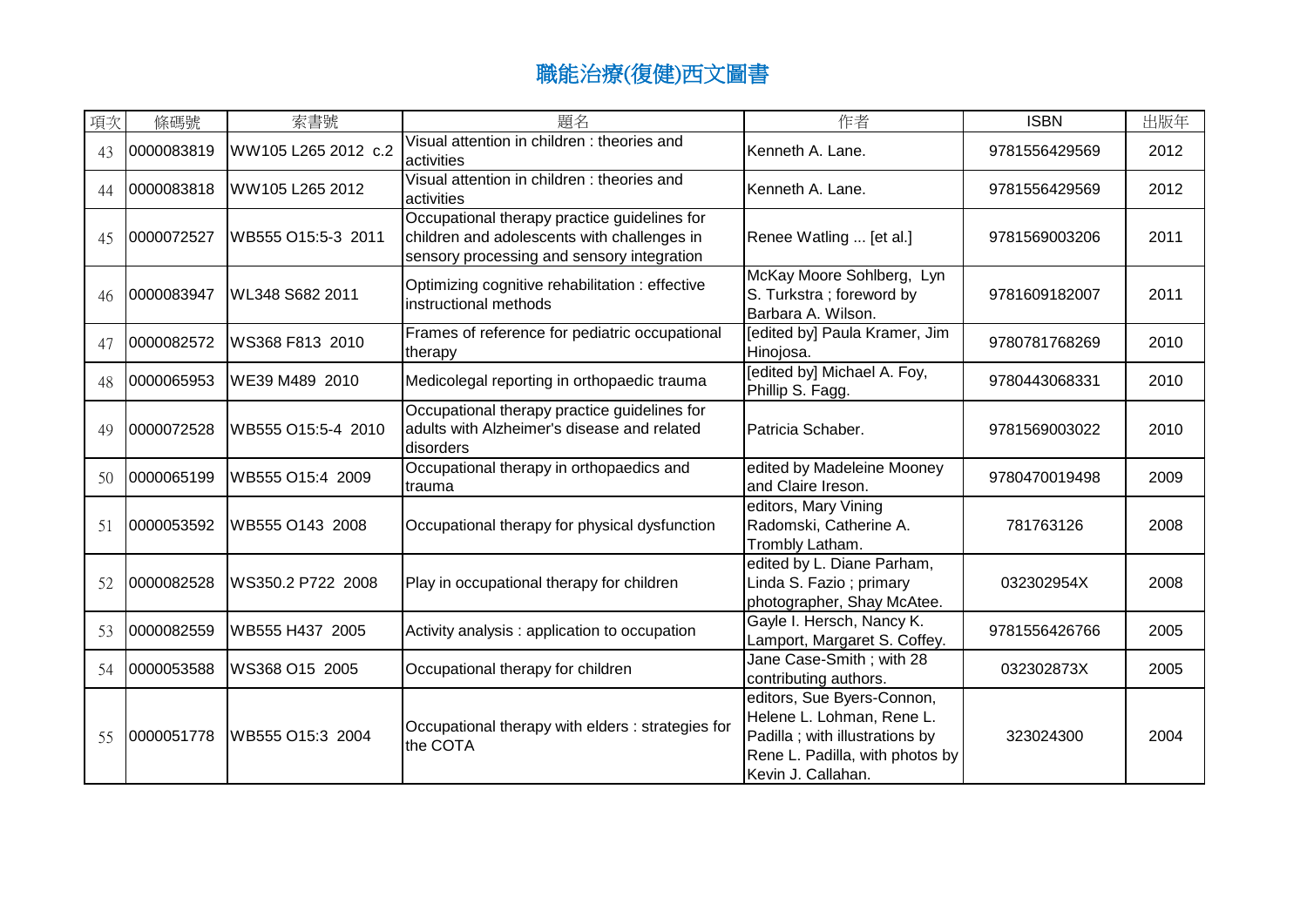| 項次 | 條碼號        | 索書號                 | 題名                                                                                                               | 作者                                                                                                  | <b>ISBN</b> | 出版年  |
|----|------------|---------------------|------------------------------------------------------------------------------------------------------------------|-----------------------------------------------------------------------------------------------------|-------------|------|
| 56 | 0000033732 | WE141 N494 2001     | Neuromusculoskeletal examination and<br>assessment : a handbook for therapists                                   | [edited by] Nicola J. Petty, Ann<br>P. Moore; foreword by G.D.<br>Maitland.                         | 044307061X  | 2001 |
| 57 | 0000040997 | WS368 P371 1999     | Pediatric rehabilitation                                                                                         | [edited by] Gabriella Molnar,<br>Michael A. Alexander.                                              | 1560533064  | 1999 |
| 58 | 0000006770 | WM430 C689g 1998    | Group dynamics in occupational therapy : the<br>theoretical basis and practice application of<br>group treatment | Marilyn B. Cole.                                                                                    | 1556423829  | 1998 |
| 59 | 0000004305 | WB205 A847 1997     | Assessment in occupational therapy and<br>physical therapy                                                       | [edited by] Julia Van Deusen,<br>Denis Brunt.                                                       | 721644449   | 1997 |
| 60 | 0000004358 | WB555 K47 1997      | Conceptual foundations of occupational therapy                                                                   | Gary Kielhofner.                                                                                    | 803602561   | 1997 |
| 61 | 0000004356 | WB555 F474 1997     | Occupational therapy leadership                                                                                  | <b>Grace Emanuel Gilkeson:</b><br>marketing yourself, your<br>profession, and your<br>organization. | 803602537   | 1997 |
| 62 | 0000003007 | WS463 W926 1997     | Working with sexually abusive adolescents                                                                        | edited by Masud S. Hoghughi,<br>with Surya R. Bhate and Finlay<br>Graham.                           | 803977581   | 1997 |
| 63 | 0000004230 | W925 D611 1996      | Disability evaluation                                                                                            | [edited by] Stephen L.<br>Demeter, Gunnar B.J.<br>Andersson, George M. Smith.                       | 815124007   | 1996 |
| 64 | 0000006816 | WB555 O15:2 1996    | The occupational therapy manager                                                                                 | [edited by Margo Johnson].                                                                          | 1569000514  | 1996 |
| 65 | 0000004357 | WB555 H857 1995     | A functional approach to group work in<br>occupational therapy                                                   | Margot C. Howe, Sharan L.<br>Schwartzberg.                                                          | 397550952   | 1995 |
| 66 | 0000004359 | WB555 015 1995      | Occupational therapy for physical dysfunction                                                                    | editor, Catherine A. Trombly.                                                                       | 683083902   | 1995 |
| 67 | 0000003355 | WL354 T777 1995     | Traumatic brain injury rehabilitation                                                                            | edited by Mark J. Ashley,<br>David K. Krych.                                                        | 849394635   | 1995 |
| 68 | 0000002019 | WT104 F979 1994     | Functional performance in older adults                                                                           | [edited by] Bette R. Bonder,<br>Marilyn B. Wagner.                                                  | 803609647   | 1994 |
| 69 | 0000002567 | WM29.1 R345 1994    | Rehabilitation for mental health problems : an<br>introductory handbook                                          | [edited by] Clephane Hume,<br>lan Pullen.                                                           | 443045542   | 1994 |
| 70 | 0000002565 | WM29 C337 1993      | Case management for mentally ill patients :<br>theory and practice                                               | edited by Maxine Harris and<br>Helen C. Bergman.                                                    | 3718605651  | 1993 |
| 71 | 0000003282 | WM450.5.O2 E12 1993 | Mental health concepts and techniques for the<br>occupational therapy assistant                                  | Mary Beth Early.                                                                                    | 781700744   | 1993 |